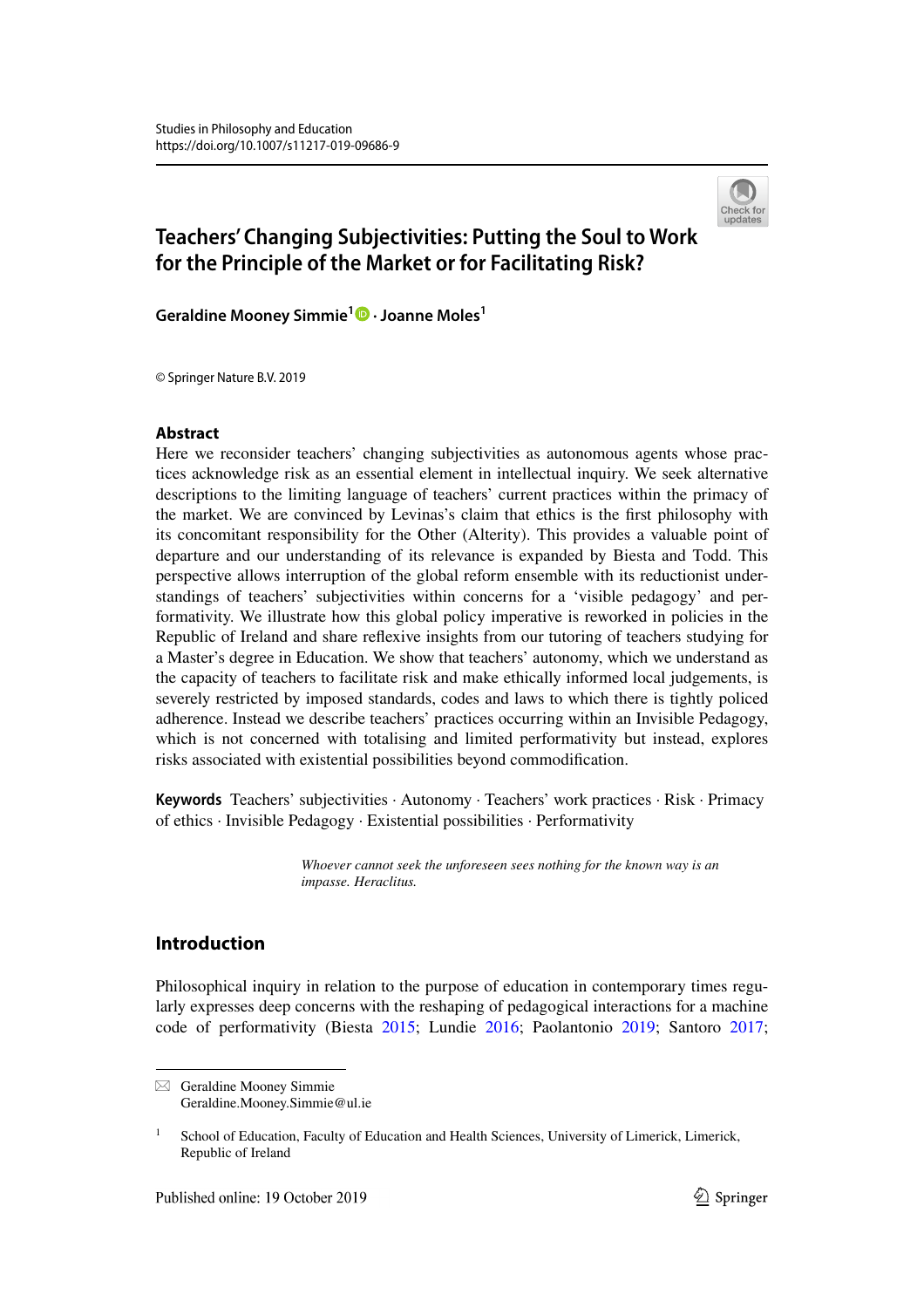Santoro and Rocha 2015; Saeverot et al. 2013; Todd 2003). Paolantonio (2019) describes how post-industrial education draws from mind–brain research and puts body and soul to work generating a new class of creative professionals, teachers and school leaders, who reflect the primacy of the market: 'who follow their curiosity, are constantly learning, who are innovators, problem solvers and critical thinkers in the digital era—are the driving force for economic prosperity in the post-industrial city' (p. 6). Arts and humanities become reified as commodities and their possibility to interrupt and bring education beyond 'performativity' is denied. Naughton et al. (2018) see recent references to 'creativity and expression' as 'amount(ing) to a fabrication'. Teachers need 'the courage necessary…to take risks, and to encourage students to have an encounter *with* the world'.

In this article we seek an alternative description of teachers' changing subjectivities and work practices as autonomous agents not for a totalising and limited performativity but instead for reflecting a primacy of ethics, facilitating risk within a justified and considered ethical discourse. This requires recognition of open-ended spaces for the Other and for imagining a 'good life' for all to emerge: 'what matters educationally is the possibility of fostering openings for 'subjectivity' to emerge. In contrast to optimizing one's 'brain power' for performing specific measureable outcomes, education has to do with allotment of a time and place in which the existential singularity, irreplaceability and particularity of each person can emerge through being in a responsive relationship to others and to the world' (Paolantonio 2019, p. 4).

We speak of teachers' subjectivities and soul work practices by foregrounding the centrality of ethics and the essential role of risk-taking in the context of fast changing global policy imperatives that put teachers' bodies and souls to work in pre-scribed directions with imposed rules and roles. While we resist offering what might be perceived as a definition of the soul, we rely instead on an understanding shared by Paolantonio (2019): 'the soul, as 'the very best part of us', is an ensemble of affective and libidinal forces that animates our bodies toward each other and so gives shelter to other possibilities for recomposing the structures and pleasures of collective life. It is an aesthetic organ for wondering, for taking flight and delight, and which, in so doing, allows our bodies to attach in 'conjunction': to extend care and to give time and Eros to a world…to experiment together with being human: with being amidst the pleasures of collective life beyond the imperatives of work' (pp. 8–9).

Levinas' philosophy of the primacy of ethics and his understanding of unconditional responsibility for the Other becomes a valuable point of departure from the existing canon of Western philosophy. We elucidate this further using writings of Biesta and Todd, who specifically write about philosophy of education (Biesta 2008, 2012a, b, 2013, 2015, 2017; Todd 2003, 2008, 2016). Throughout the article we make the case for framing teachers' subjectivities and practices as primarily relational, concerned with productive co-inquiry for human (Face-to-Face) encounters that necessarily embrace the 'beautiful risk of education' (Biesta 2013, p. 1). We contend that bearing responsibility for the Other must be justified by teachers from a living ethical base. Teachers' practices based on considered and intellectually defensible ethics which are comfortable with Alterity—not convinced by the primacy of the market—work with recognition of the uniqueness of each student and a future-orientation that is prepared to grapple with uncertainty and refuses to be reduced to a system of codes, rules and legislation (Lundie 2016; Todd 2008).

We show how teachers' changing subjectivities for autonomy and freedom are currently directed toward a global and European neoliberal turn of 'visible pedagogy' and performativity (Todd 2016). This all pervasive reform advances a new concept of the nature and purpose of education and what it means to be a teacher subject. It asserts epistemic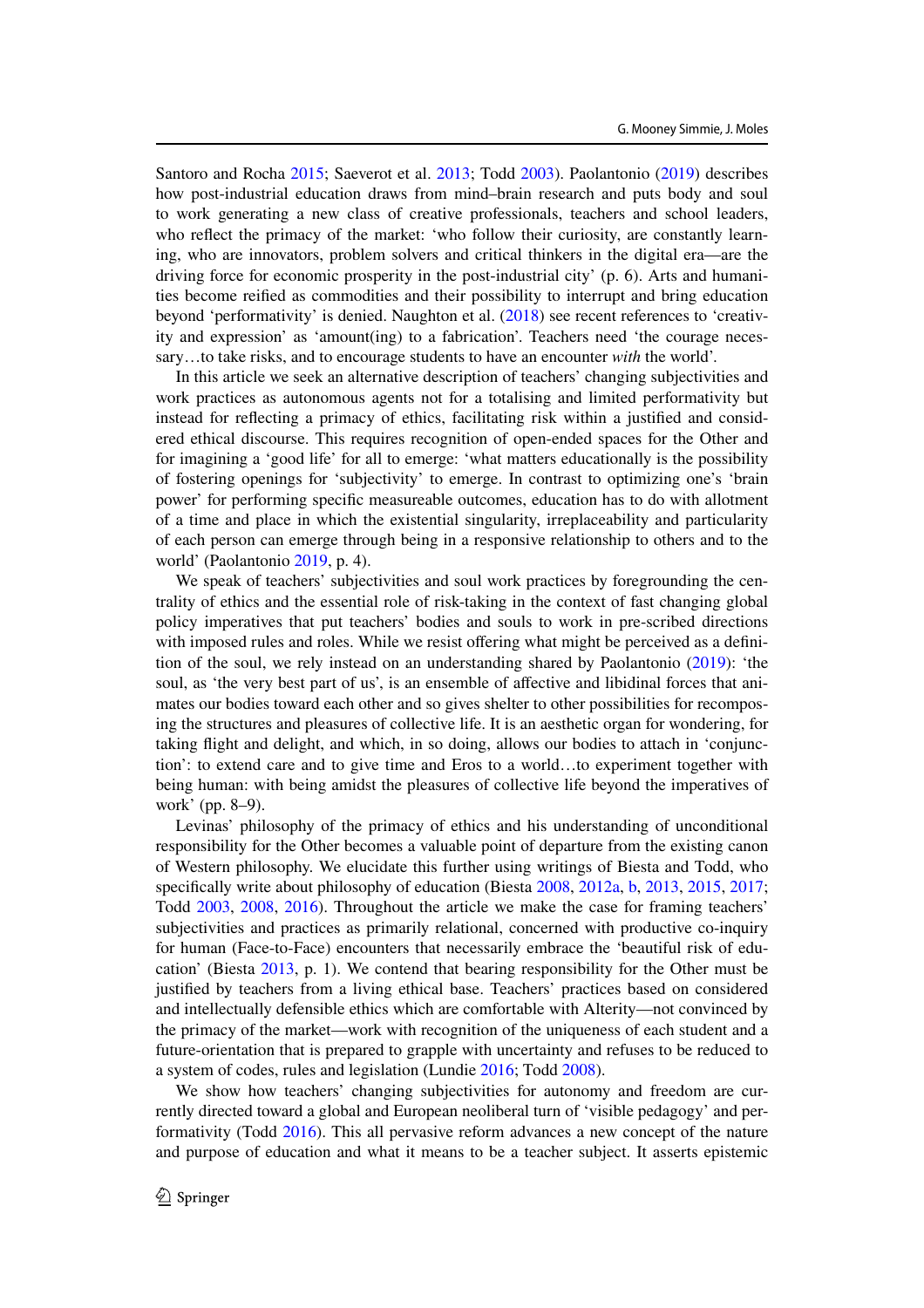dominance in more than thirty countries as it justifies education as 'teaching and learning' and 'learnification' (Biesta 2012a, b) and repositions teachers' subjectivities for a shock doctrine of constant global, national and local comparison. Teacher subjectification becomes reconstructed as an actuarial 'elastic self' for self-evaluation working within the calculus of individual gain for the primacy of national economic competitiveness (Brady 2019).

Market-led education in what we are indicating as the wrong direction puts the 'moral goods of teaching in jeopardy' (Santoro 2017, p. 49) and reframes them in ways where ethical concerns in teachers' work practices are 'parsed into social and emotional learning competencies'. Teachers are asked to leave their former moral commitments and beliefs behind and instead work within a public policy space where efficiency and efficacy, prescripted rules, moral codes and laws are prized above all else (O'Neill and Bourke 2010). Teachers, who criticise or question policy mandates out of a sense of professional obligation risk being labelled insubordinate, and worse, only self-interested (Santoro 2017, p. 50). This spells an 'all-out assault and impoverishment of the soul, since all learning, creativity, pleasure, communication and cooperation is already pre-determined, calculated and valorized within the logic of economy and utility' (Paolantonio 2019, p. 8). Framing teachers as pliable entrepreneurs offers no affordances for teachers to arrive at their own ethical judgements, to make meaning, slow down, pause and wonder aloud: 'nowadays education tends to replicate a form of learning that puts the soul to work, as it were, prompting a narrow, self-enterprising subject with a frantic instrumental orientation to the world' (Paolantonio 2019, p. 1). A joyless approach to teacher subjectivities aligns with an instrumental approach to good teaching (Mooney Simmie et al. 2019).

We illustrate how this fast-paced global reform ensemble is gaining traction in education policy documents in the Republic of Ireland (Ireland) and how it currently (re)positions teachers subjectivities and work practices along the lines of 'a perfect technology' (Biesta 2013, p. 1) as it seeks to prescribe teachers' conduct using the carrot-and-stick approach of a neoliberal imaginary: Fitness to Practice legislation connected to Codes of Conduct on one side and on the other a new public space for teachers to continually showcase their 'creative' classroom innovations (Teaching Council 2016, 2018, 2019). We draw some reflexive insights from a decade of acting as tutors with over two hundred and fifty postgraduate students, experienced teachers, mentor teachers and school principals in primary and secondary schools, in a Master's in Education programme (Mooney Simmie and Moles 2011). We show that teachers' autonomy, which we understand as the capacity of teachers to facilitate risk within ethically informed local judgements, is severely restricted by imposed standards for constant comparison that use a soft language of autonomy, celebration and creativity for a neoliberal imaginary, already beginning to be tightly policed.

We have structured the article as follows. First, we discuss Levinas's philosophy in relation to the primacy of ethics and responsibility for the Other, further developed and expanded within education by writers including Biesta and Todd. Second, we use our understanding of Levinas to show how ethically defended risk-taking can interrupt teachers' subjectification to the global reform ensemble and the epistemic dominance of a market-led language of constant comparison and performativity. Third, we shine a spotlight on teachers' subjectivities in Ireland, found in policy documents and in reflexive insights from our tutoring of Masters in Education students. Our aim is to advance alternative teachers' subjectivities which acknowledge teachers' work practices not for a neoliberal direction of limited performativity and predetermined outcomes but instead reflecting the primacy of ethics in allowing teachers' freedom to open productive spaces for facilitating risk and making localised autonomous judgments within an 'Invisible Pedagogy' of immeasurable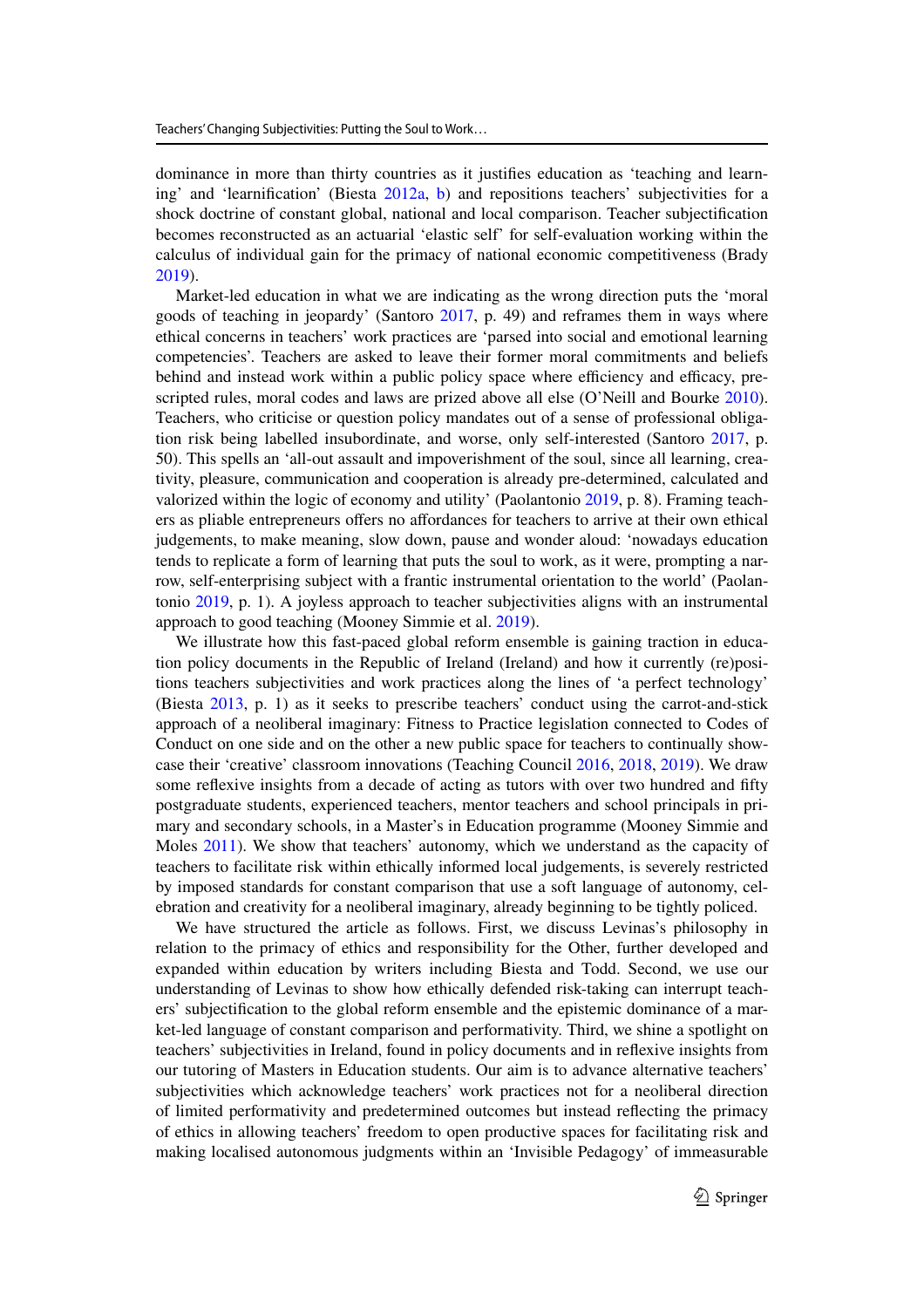soul work and challenging encounters with the world. We are not writing here about unfettered autonomy and we do not envisage teachers as free from accountability, however we defend the role of critical reflexivity accepting the Socratic aphorism that 'the unexamined life is not worth living'.

## **Alterity and the Beautiful Risk of Education**

In this section we outline the basis of our inquiry, informed by concepts promulgated by Levinas and applied to philosophy and education by Biesta (2008, 2012a, b, 2013, 2015, 2017) and Todd (2003, 2008). This positions our aspiration to interrupt the global reform ensemble by facilitating teachers' work practices as embodying risk within their considered ethical stances. By illuminating interplays between global and national policies and local practices we indicate the extent of the incursion of neoliberal ideas and practices into contemporary education.

Biesta (2013) speaks to the importance of retaining what he calls the 'beautiful risk' in education (p. 1). He indicates this risk is apparent in an assertion by the Irish poet and mystic W.B. Yeats, that education is 'not the filling of a pail, but rather the lighting of a fire' and that education encounters take place between human beings and not robots. He argues that having a well-defined risk-managed technology of teaching, operating as a perfect input-outcome machine is therefore neither possible nor desirable. Biesta's concern here is that if 'we take out the risk' from education and teaching then there is a real danger that we will take out 'education entirely' (Biesta 2013, p. 1).

Santoro and Rocha (2015), in their review of Biesta's book *The Beautiful Risk of Education* remind us of the 'value of maintaining the complexity and risk involved in a dialogic approach to education' (p. 413) and locate what they call the 'theological circuitry' (p. 414) in Biesta's assertions, citing his call on creativity, the divine and glimpses of transcendence. In this regard, rather than instrumental understandings of teachers working within closed planning systems for delivery of predetermined products, Biesta is instead arguing that teachers bring something new to teaching as a human encounter where 'the teacher serves as the sine qua non of the risk of education' (Santoro and Rocha 2015, p. 414). This clearly demonstrates the need for consideration of one's relationship with 'freedom' and 'autonomy'.

This is particularly relevant to the integrity of teachers' practices in a globalised world awash with technocratic discourses of standards, competences, skills, knowledge and dispositions that threaten the plurality upon which dialogue rests. We understand teachers work benefits from an ethical call for contextualised consideration of their practices: 'those who have the moral luck to work in schools where they are permitted to practice educational wisdom, occupy a moral high ground because they can demonstrate their virtuosity. Those who may possess the capacity for wisdom, but who are institutionally hamstrung in exercising judgment, may feel morally diminished or demoralised' (Santoro and Rocha 2015, p. 417). Teaching is described as seeking to build a bridge between moral, but apolitical individualism and a practice-based political and moral orientation for individuals engaged and committed to a collective, but non-identical, practice.

# **Simplistic Concepts of Learning**

Biesta considers the development of the individual as a subject and an agent in a function he calls 'subjectification'. A central question of the nature and purpose of education and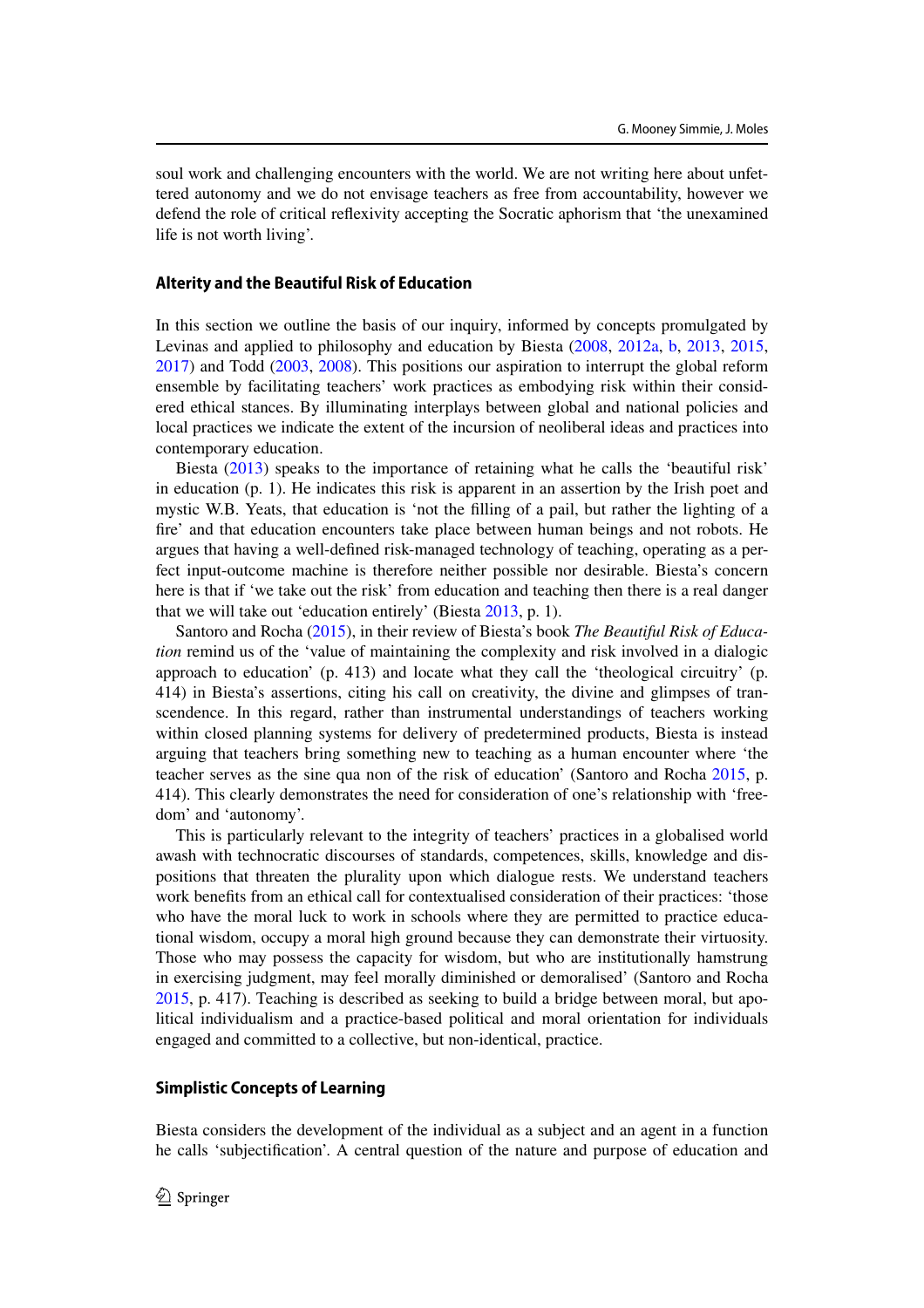pedagogy, which has preoccupied philosophers since the Ancient Greeks, is scrutinized by Biesta and Miedema (2002). They show how this distinguishes between a broad view of (liberal) education and pedagogy and a narrow view of schooling, training, instruction and learning. Within their analysis they advocate for a transformative conception of education which does not separate pedagogy from instruction using a Cartesian dualism. Instead they argue for the intersubjective nature of knowledge, skills, norms and values. They present the philosophical purpose of pedagogy as a relational dynamic for holistic development where instruction is based on shared inquiry: 'The pedagogical task, understood as a concern for the whole person of the student, is the central and proper task of all educative processes, instruction included' (Biesta and Miedema 2002, p. 181).

This distinction has particular relevance when we later consider how contemporary global discourses of education are narrowly reframed as 'teaching and learning' and where pedagogy is confined to the behavioural science of how young people learn. In this regard, Biesta (2012a, b) decries efforts by policymakers to redefine education using a language of 'learning', 'teaching and learning' and what he calls 'learnification'. He argues against this 'empty discourse of learning' (p. 35) that fails to recognise in a human endeavour the role of the teacher who needs to carefully consider what content is to be learned, why this content needs to be learned and who this content is to be learned from.

Biesta's analysis includes hope that education will start 'serving humanity in its struggle for meaningful and peaceful coexistence within the boundaries of what the earth can sustain.' We acknowledge the significance of the unseen, the invisible, the immaterial aspects of human existence when we create open-ended productive spaces for teachers' risk taking and localised ethical judgments. The boundaries to which Biesta refers provide adequate framing if they are understood, appreciated and philosophically interrogated.

# **Levinas and Education**

Biesta and Todd writing about Levinas see merit in the challenge his philosophy offers to interrupt a contemporary system of education that has become preoccupied with self, debased notions of self-evaluation for performativity and human capital (Brady 2019). Levinas questions whether Western humanism can any longer be accepted as an effective strategy to 'safeguard' humanity and, in this, Levinas exposes many shortcomings in the numerous atrocities of the twentieth century, and we can add to this the twenty-first century (Lundie 2016). According to Biesta, Levinas approaches subjectivity from a completely new direction and perceives a problem with positing a normative definition of what it means to be human that excludes those who do not measure up: 'humanism can only think of education as socialisation…the insertion of newcomers into a pre-existing conception of humanity….and a rational order' (Biesta 2008, p. 202).

Levinas thinks differently by positioning ethics as the first philosophy and beginning with a phenomenology that describes human relations, the primacy of the inter-human encounter and ethical responsibility to the Other sourced from a deep-seated existential place for radical moral commitments. His approach understands subjectivity differently by giving recognition to the uniqueness of each human being (Alterity). Biesta (2008) suggests that learning from Levinas is about opening a dialogical space in teaching where pedagogy can become and remain an event, something which is open to the future. In this way 'learning is not about the acquisition of knowledge and truth….it is about responding……. offering opportunities for students to find their own responses, to find, dare I say, their own voice' (p. 206).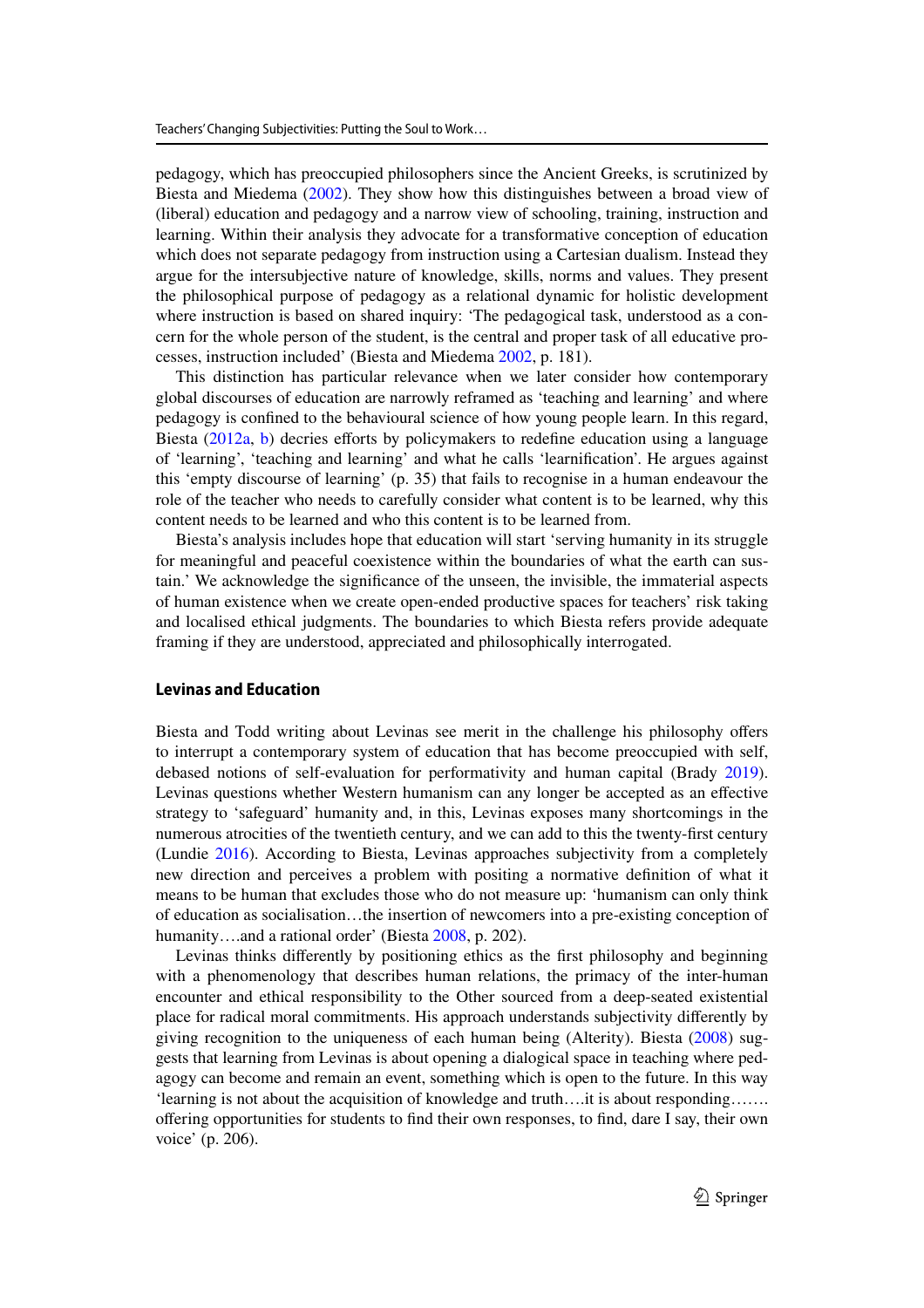Todd (2008) argues for a cultural (re)imagination of education and suggest that 'economic rationales need to be replaced with alternative visions of education' (p. 970). Culture has an existential as well as a social and political component and a process through which each person becomes a subject able to interpret the world and therefore able to make decisions about one's life and to act in relation with others. This is of particular importance where teachers are no longer required to have an educational rationale for their practices and where outcomes that are calculable are prized possessions. Todd (2008) shows how Levinas does not offer new answers to the same old questions, instead he upturns the questions being asked: 'an implied ethics takes seriously the conditions of the self's implication in responding to the Other within an educational setting, and it means reading education through a structure of Alterity, where the emergence of the ethical subject is at stake in teaching–learning encounters…learning to become, perhaps, more mistress than master of our own discourse, to see discourse as both gift and response to the Other—this is the difficult task that readers of Levinas in education face' (pp. 182–183).

The aim of our paper is to advance an argument for the desirability of teachers' facilitating risk in education. The idea of risk is expounded by Biesta (2012a, b, 2013) and is informed by Levinas's assertion that ethics is the first philosophy, with its associated concern for social justice. Clearly the two ideas overlap as it would be irresponsible to encourage teachers to take risks without there being an underlying ethical concern among the risk-takers. The pursuit of social justice involves uncomfortable, or even worse, confrontation of the status quo. As each individual and each situation is unique, teachers rely on ability to not only assess risk but to ensure that it is contained within some defensible ethical position.

Teachers who undertake their work as concerned ethical professionals are positioned against the prevailing ethos which prefers teachers to be unproblematic implementers of policies and curricula provided from external sources. The current concern of governments is explicitly that education functions to support and develop the economy of the country. Concern for students' welfare is positioned within this regulative discourse. For example, in Physical Education the maxim 'appropriate challenge and acceptable risk' provides a measure of guidance while allowing the educator some judgement around appropriateness and acceptability. The requirement for teachers to undertake risk assessments can become a lip-service exercise in avoiding blame for accidents rather than describing pupils' challenges within an ethically constructed experience, where responsibility for one's own safety is pursued as a desirable quality.

## **Respect and Trust**

Respect is an essential component if risks are being undertaken. It is unlikely that a risk will be shared with someone who is not respected. Respect can develop into trust whereby asymmetry in the relationship is reduced and the strength of this relationship reflects awareness and concern for the other which is not premised on dominance or control. Biesta describes a link between trust and risk indicating that 'trust is …incalculable' (Biesta 2006, p. 25) and acknowledging that trust 'entails a moment of risk.' (ibid.). Teachers are constantly involved in investing hope and ultimately trust in their students. As a significant adult in his or her students' lives, receiving a teacher's trust has implications for developing a positive relationship with education and a positive view of oneself.

Teachers are valued when they embrace care ethics and see their students as significant Others, with each student a unique individual who merits individual care. This commitment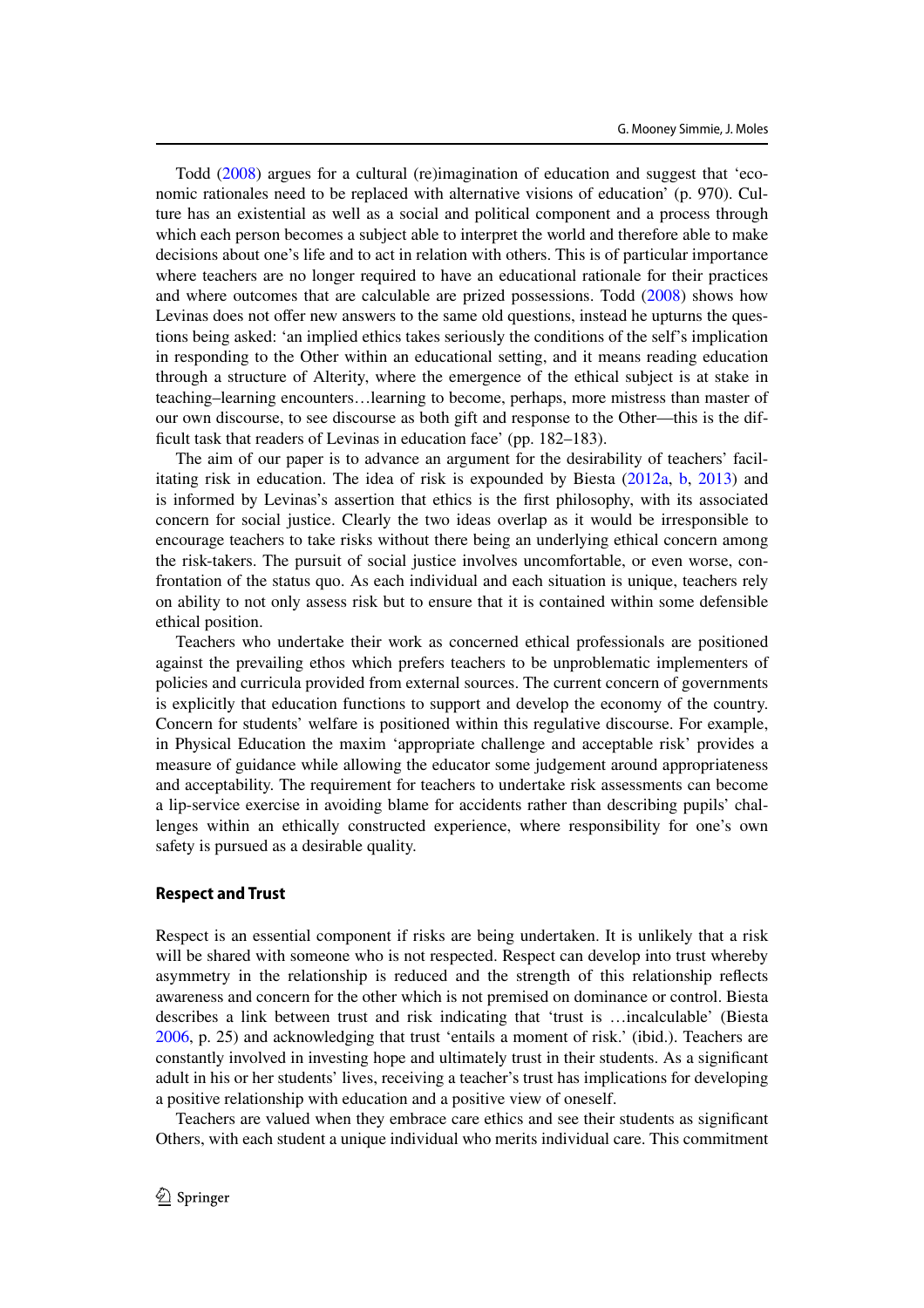to students as fellow humans allows a caring teacher to position requirements to satisfy externally provided criteria within an ethically informed frame which at least questions the dominant approach and perhaps contests it. The invisible commitments informing such a contestation indicate a human dimension which concurs with Biesta's (2017) 'reminder that there is more to education than where policy makers and politicians keep wanting to push it.' The ability to transcend the dominant requires spirit, definable as an existential quality consistent with a human soul.

Clearly it is impossible to remove risks, but by removing obvious and predictable critical questions and positing 'correct answers' and pre-worked solutions, the definition of risk changes to a more nuanced and more personally experienced concept. For example teachers who do not accept the dominant position with regard to 'learning outcomes', and prefer to think in terms of shared inquiry with no predicted outcome, run the risk of censure for not following prescribed procedures.

Within this process teachers are not concerned with Alterity. Sameness is celebrated. Students who present as different are marked and labelled and attempts are made to make them familiar. Levinas provides a concept of the Other which does not encourage a teacher, or whoever, to try to adjust that 'Other' to conform to some pre-conception. Rather Levinas sees dialogue and Face-to-Face interactions as ways in which the teacher can learn about and relate to someone whose way of being is new and challenging. Reproduction of the 'known' is at variance with understanding and relating to individuals and examining their processes of thought. There is a conflict here between meeting imposed, prescribed standards and acknowledging and enjoying difference. As argued above, to maximise on opportunities for students to develop awareness of self and others, the existence of a relationship of trust with a teacher mitigates the risk involved in making oneself vulnerable.

The capacity to define and pursue an ethical position can be identified as soul work. Central to Levinas's thinking is the idea that there is a responsibility for the Other which Biesta (2013, p. 19) describes as 'an ethical relationship, a relationship of infinite and unconditional responsibility for the Other.' The invisible and immeasurable nature of this relationship places it outside the constraints and controls of provided rules, codes and laws. There is a responsibility for the Other which involves dialogue and a genuine concern for interpersonal sharing. This is quite different from the measurable outcomes approach which nowadays dominates the global reform ensemble and Irish teachers' subjectivities.

#### **Invisible Pedagogy**

When teachers' localised judgments and pedagogical interactions can exert change independent of official policies then the education system is an open-ended and productive system with authentic autonomy. However, when the state, state agencies and supranational agencies move to exert epistemic dominance then teachers' work practices become part of a deeply distorted system where only one side—what can be seen and measured in 'Visible Pedagogy' is recognised and, where the other side, the soul work of teaching understood by us as teachers' capability to facilitate risk and make ethically informed local judgements is denied. In this article we are calling this the 'Invisible Pedagogy'.

Saeverot et al. (2013) as they connect with soul work and existentialism suggest that current policies merely act to strengthen 'egocentricity and lack of responsible actions—in other words, it hides a deep moral betrayal in relation to having responsibility for the other and to the world as such' (p. 448). It is clear that teachers' work practices are complex processes that can become quickly distorted when reduced to visible measureable components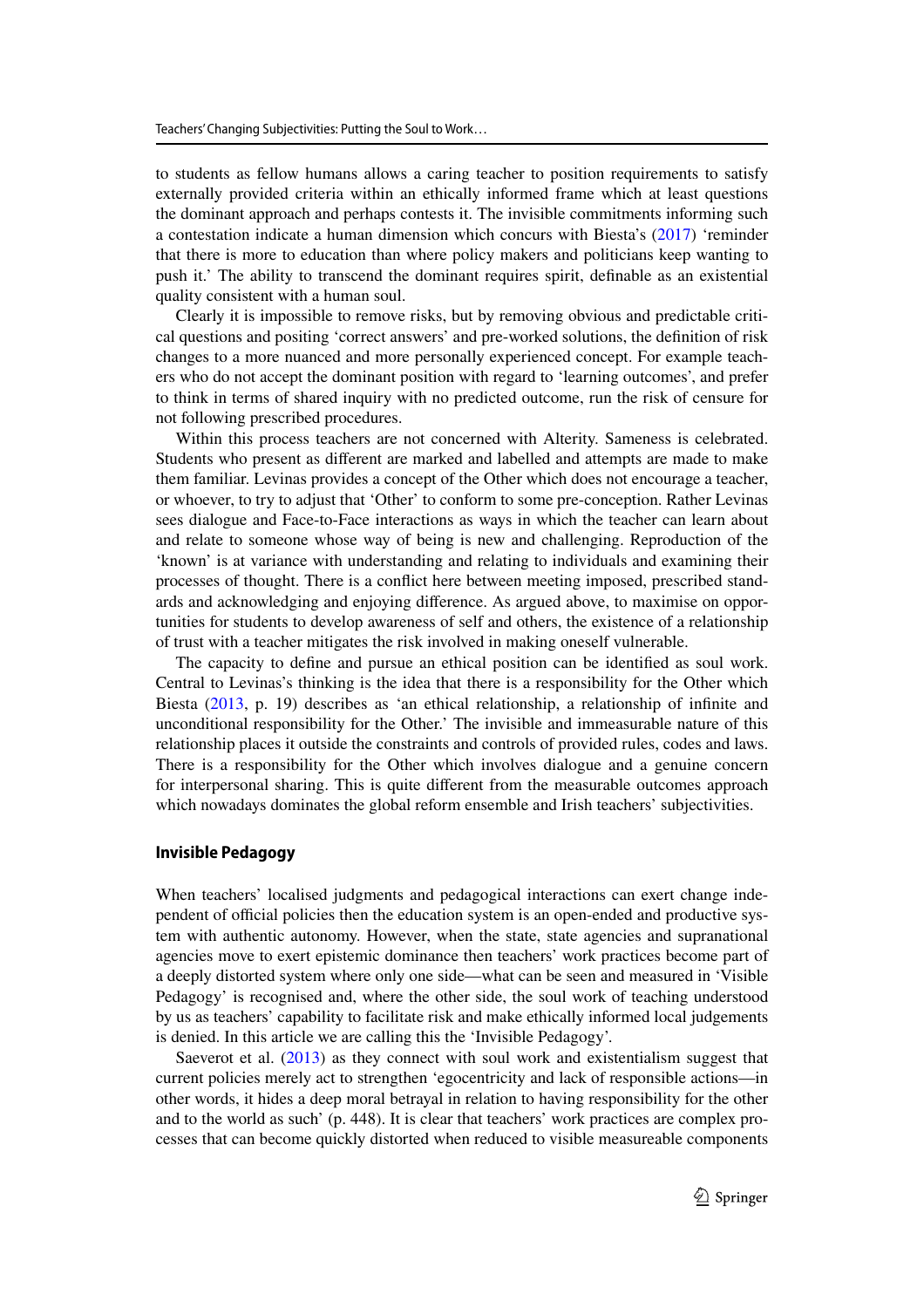for a pre-specified totalitarian view, such as found in checklists of moral codes, rules, regulations, laws and standards.

Describing teachers' work practices as a technocratic endeavour for a perfect technology prevents open-ended inquiry which necessarily involves human encounter and opening potential for teachers' facilitating the 'beautiful risk of education' (Biesta 2013, p. 1). There is always more going on than can be seen and measured and we are asserting the need for teachers as philosophical, critical inquirers whose practice is ethically informed.

## **Global Reshaping of Teachers' Subjectivities**

Stephen Ball writing about a neoliberal turn in education explains it as a struggle for the soul of the teacher versus the 'terrors of performativity' (Ball 2003). He shows how former views of professionalism and bureaucracy have been replaced by new policy technologies of the market, new quality management and performativity. Ball defines 'performativity' as a 'technology, a culture and a mode of regulation that employs judgements, comparisons and displays as means of incentive, control, attrition and change—based on rewards and sanctions (both, material and symbolic)' (p. 216). Teachers are required to 'organise themselves as a response to targets, indicators and evaluations. To set aside personal beliefs and commitments and live an existence of calculation. The new performative worker is a promiscuous self, an enterprising self, with a passion for excellence' (p. 215).

In this way ethical values and authenticity are sacrificed in what Ball calls an 'ethical retooling' of the teacher as a rational actor living according to the principle of the market and impression management. New controls are in use, whereby teachers who want to be part of the system are required to do hands-off control to themselves: the focus is less on meaning making and facilitating risk and more on showcasing 'what works'. This neoliberal imaginary can be detected in the diminishing role of the State in all aspects of contemporary education and the dominance of global corporations, philanthropists, and supranational agencies, such as the World Bank, the European Commission and the *Organisation for Economic Cooperation and Development* (OECD). In this section we show how a reform ensemble emanating from global policy actors has influenced teachers changing subjectivities and practices, especially in the last decade since the global world recession.

For example, the OECD reshapes teaching through financially lucrative streams in its comparative testing regime, seeking young people's attainment levels in standardised testing (e.g. OECD *Programme for International Student Assessment* PISA) and well defined listings of comparative indicators in relation to teachers' work practices and identification of new performative modes of public accountability (e.g. OECD *Teaching and Learning International Survey* TALIS). The shock doctrine emanating from PISA embeds itself in over thirty OECD countries through international comparison. This mechanism of constant comparison plays out in teacher education through TALIS surveys, which reduces the complex and messy narrative of good teaching to predefined categories of standards and learning outcomes (Mooney Simmie et al. 2019).

In agreement with Biesta, Todd (2016) observes that education is becoming replaced by a new language of learning, where learning is lying within a 'narrow band width, becoming what we can 'see' and 'measure' through 'outcomes', 'outputs' and 'performance' (p. 621). The European Commission has recently redefined education as nested 'systems of learning' (European Commission 2018). Todd (2016) observes a sharp turn toward commonality and social harmonisation in her examination of European policy, which she describes as a Eurovision acting in response to anxieties about social and economic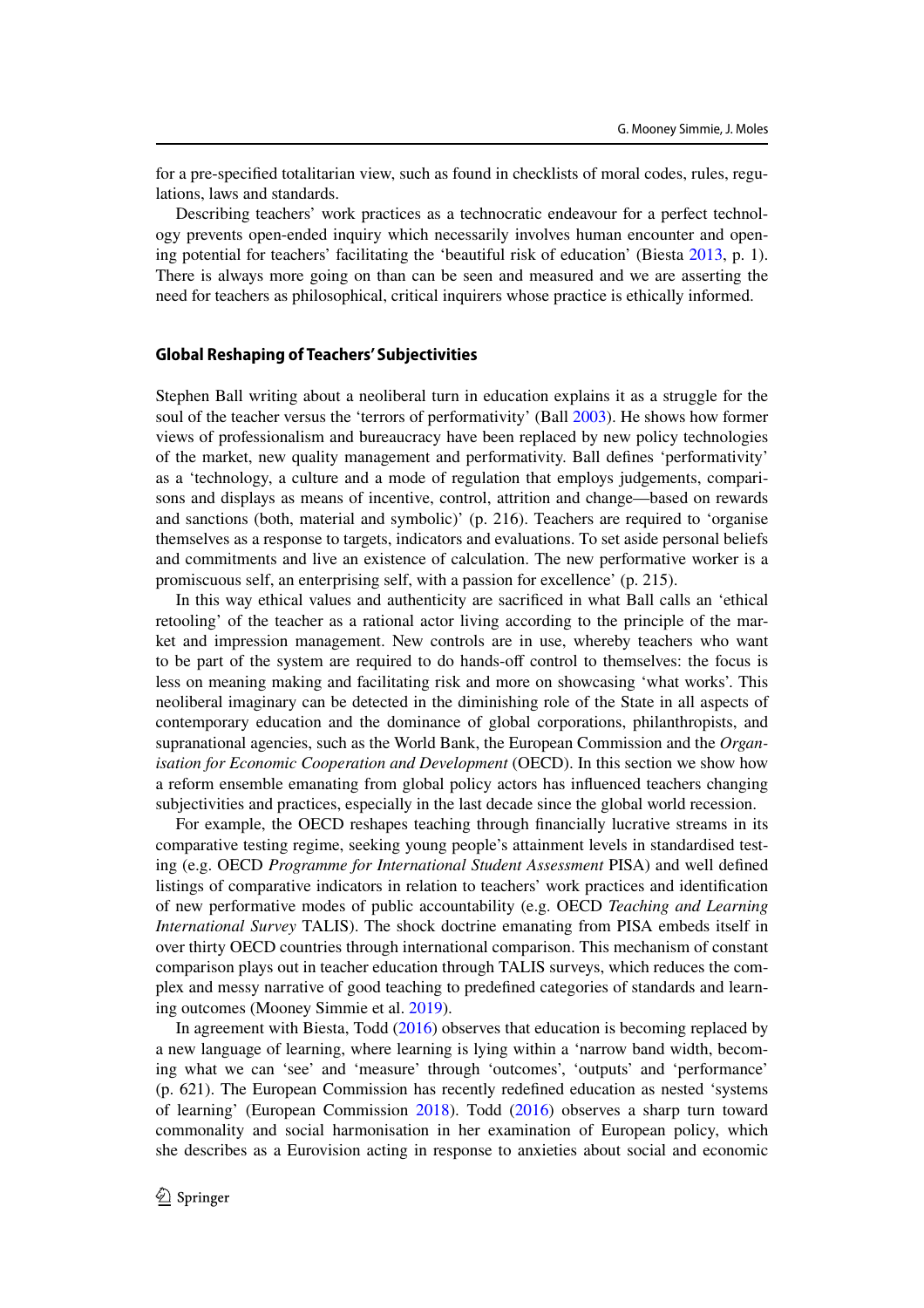concerns. According to Todd this misses the mark in paying attention to uncertainty, that which is human, the aesthetic and 'who' we are 'as relational subjects, etching out a life of meaning with others in complex and changing circumstances' (Todd 2016, p. 624). She proposes education as an existential experience that is not something to be controlled but must be open to surprise:

While the knee-jerk reaction in facing grave social and economic problems is to suture over the uncertainties they bring to education, what I am suggesting is that it would be better to accept uncertainty as a valuable feature of education itself and think about how that might actually inform educational policy…a response to uncertainty is to face uncertainty meaningfully, not to pacify it through a Eurovision lullaby (Todd 2016, p. 623).

Ball (2003) shows how a limited 'performative' focus changes not only what teachers do but is instead calling up a new type of teacher, an 'entrepreneur' interested in self-promotion within a (clinical) cycle of diagnostics, delivery and reporting success. For Todd, Alterity cannot be secured through ethics understood as sets of codes, rules and laws but instead requires teacher responsibility as a living practice in an educational setting and in response to the uniqueness of the Other (Todd 2003). The ambiguity inherent in teaching as an ethical practice is shared by O'Neill and Bourke (2010) when they argue for teachers' capabilities for autonomous and justifiable ethical judgements as they create meaningful learning spaces:

What is good or bad, or right or wrong, like so much else in education, usually depends on the context in which judgements are made and decisions executed. The teacher therefore has to judge, what is the right thing to do here and now in this context with these students. In another context, with different students and at another time, the resolution for that same teacher may be quite different and for good reason (p. 167).

Another instance of the global turn toward performativity can be found in *The OECD Handbook for Innovative Learning Environments* (2017). This handbook provides a blueprint for pedagogical interaction and teachers' practices as extended professionals in networks and communities of practice. Teachers are required to engage using body and soul as a new creative professional class. This mandated creativity and innovation is not considered for facilitating risk for localised autonomous judgements but instead is turned in a neoliberal direction of performativity (Paolantonio 2019). An ethical retooling of teachers' work practices in line with the principle of the market can be found through futuristic scenarios of new markets. The language throughout the document is one of design thinking, learning and an evaluative mind-set: using 'fit-for-purpose evidence' and applying given tool-kits. Biesta (2017) suggests a narrow focus on learning repositions teachers' work practices as an intelligent adaptive system which is instrumentally-oriented and functional and has comparison to the workings of a robot vacuum cleaner. Practices that achieve continuing improvement in identifying the specifics of its environment without ever asking anything purposeful—contained in a utilitarian focus of 'what works'.

The global reform ensemble (re)positions teachers' moral responsibility for situations in which 'they have not been given sufficient power to exercise that responsibility' (Santoro 2017, p. 50), found in moral injunctions such as 'every student achieves excellence' and/or 'every student succeeds'. Santoro (2017) regards this moral violence as a reversal of vices and virtues: 'teachers may have been taught that professional responsibility requires that they speak out if they believe they witness student suffering or educational malpractice. A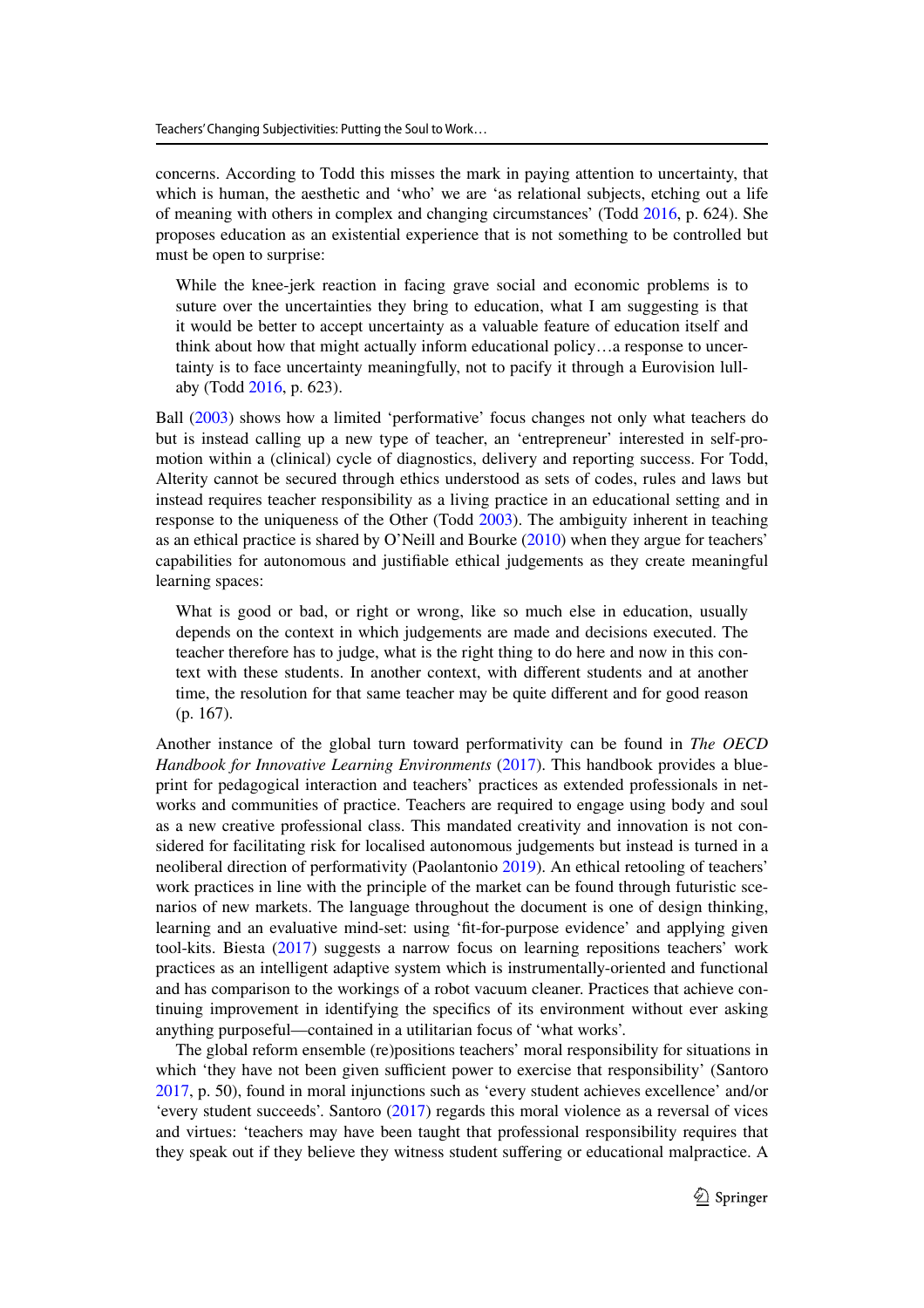teacher advocating on behalf of students or the profession may find that what they believed was virtuous behaviour is now shunned' (p. 50). Within OECD policies teacher responsibility is directed toward a competitive self-focus rather than a Levinasian approach of Alterity, unconditional responsibility for Other and for facilitating risk. We now put a spotlight in how teachers' changing subjectivities and work practices at a global reform level are gaining traction and becoming interpreted in national policy and local practices in Ireland.

## **Teachers' Changing Subjectivities in Ireland**

We have so far made a case for teachers' changing subjectivities and work practices as autonomous agents facilitating risk, within an understanding of ethical justification for selections and responsibility for Other (Biesta 2008, 2013; Todd 2008). We have shown how our understanding is at odds with a Eurovision and global reform ensemble that seeks to position teachers' work within a neoliberal subjectification, a focus on an elastic actuarial self for a performative practice of measureable outcomes (Ball 2003; Biesta 2017; Todd 2016).

We illuminate our proposition with a spotlight on teachers' changing subjectivities in Ireland, first from the perspective of policy documents and second from the lived experience of teachers reported to us over a decade of tutoring in a Master's in Education programme at our university. We present our propositions not with the closure of definitive statements but rather as a hypothesis worthy of further open inquiry.

# **Spotlight on Policy Changes in Ireland**

Ireland's system of education is unusual in Europe in that it is a state-aided system—publicly funded and yet the vast majority of schools, primary and secondary schools are private and denominational with a long history of patronage and ownership by the Catholic Church. The influence of all the denominational churches is in evidence in policy documents and texts where there is a discernible emphasis on communitarian/humanistic views of a values-based education and explicit inclusion of the moral goods of teaching.

This system can be better explained through glimpsing Irish education's historical roots—public schools were first founded in the 1800s when Ireland was still a British colony. This colonisation was understood as an effort of state control to shape education using a 'policy of anglicisation' where issues of 'moral socialisation took precedence over issues of technical socialisation' (Clancy 1986, p. 120). This meant that when Ireland gained independence in the 1920s a new ideology of cultural nationalism took hold in shaping schooling and teacher education. The Catholic Church held prime position of patronage and ownership of denominational schools and a denominational system of higher education and training colleges for teachers.

Successive Ministers of Education adopted a principle of subsidiarity where the role of the state was understood as a subsidiary one: 'this principle of subsidiarity is reflected in the structure of education in the Republic of Ireland, where the degree of control by the religious personnel is almost without parallel' (Clancy 1986, p. 121). While a full historical account of how subsidiarity played out between church and state through the intervening years is not undertaken here it is important to understand that, despite a market-led education playing out relentlessly in policy since the 1960s the Catholic Church continues to date, to retain the primacy of its ethos in the majority of schools and this status is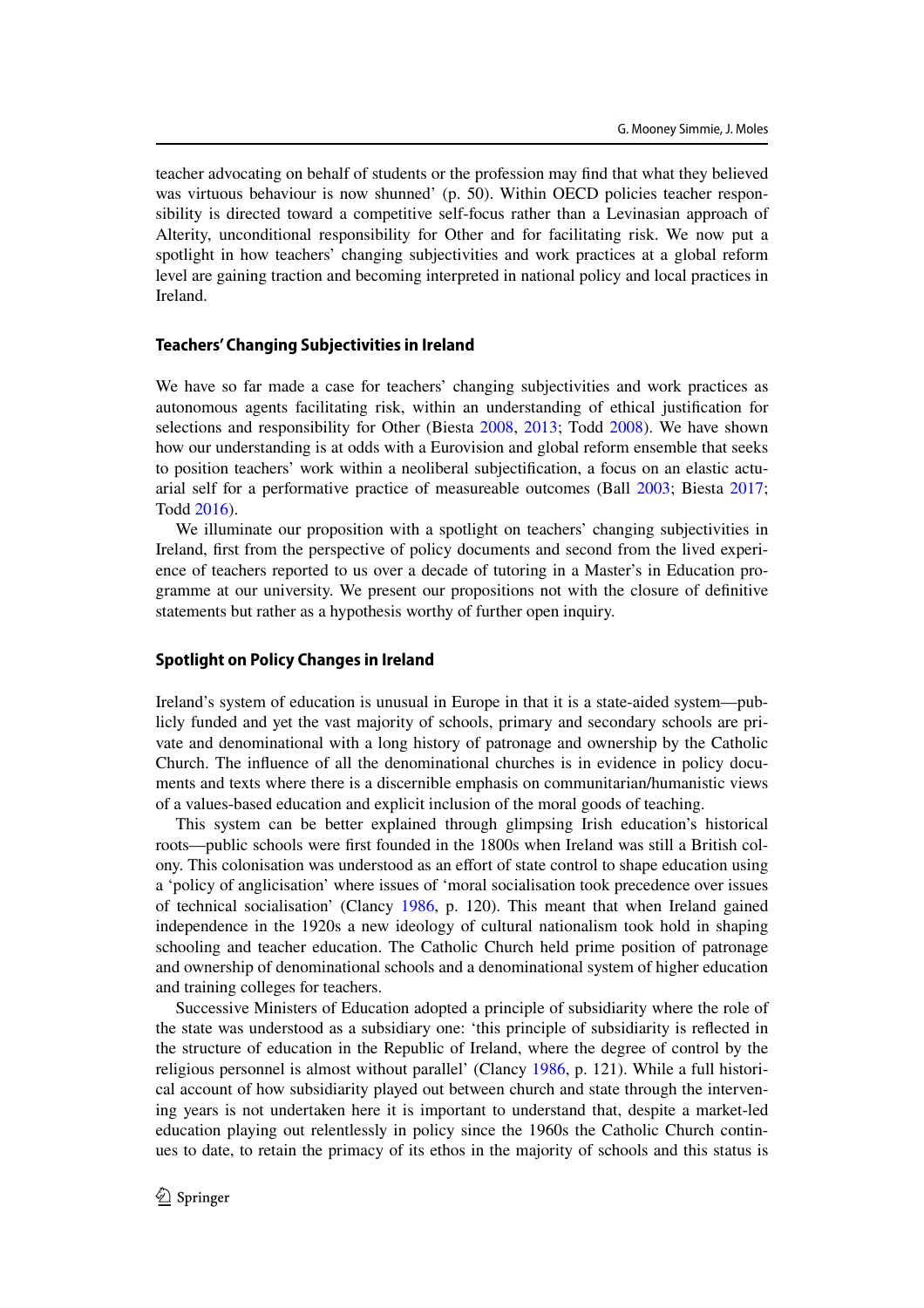guaranteed in the Education Act (1998). While a public policy of divesting some Catholic schools into ownership of the State has been ongoing since 2014 to date this policy has only ever seen a handful of schools returned to State ownership.

Teachers and schools have traditionally worked with other policy actors in a paradigm of 'consensualism', where everyone is understood to be coming from the same vision and moral code, a system of consensus and social harmony where difference is perceived as something to be avoided and/or assimilated rather than accepted and celebrated as recognition and responsibility for the Other (Clancy 1986; Mooney Simmie and Moles 2011). Clancy (1986, p.) explains the dominant framework for Irish education as one of structuralism underpinned by rationalism, consensus and concern for a values-oriented education rather than a conflict model that recognises difference and challenges the socialisation of inequalities and/or an interpretive model of critique and analysis that recognises plurality and responsibility to the Other (Alterity).

In former times, Irish teachers were inducted into understanding their roles as about following managerial and bureaucratic rules and responsibilities, being altruistic and caring persons willing to defer to higher moral authority and with no requirement to mediate roles with issues related to the wider world. In contemporary times, teachers' roles are understood as contained in ethical Codes of Conduct and Fitness to Practice legislation than in any localised ethical judgements made in dynamic practice settings (Todd 2016; Teaching Council 2016, 2019). The policy landscape, since the global recession of 2008 and the financial bailout of Ireland's banking system, uses a business-like language of rankings and international benchmarks for competitive individualism and national economic success that reflects the global reform ensemble discussed above (Brady 2019; Mooney Simmie et al. 2019). What made Irish people different, their 'immersion in Catholic culture which emphasised sameness—is being eroded by their immersion in a consumer culture which emphasizes individual difference' (Inglis 2008, p. 33). A formerly stifled individualism has been set loose in all public services including education.

The *Department of Education and Skills* (DES) states that its central vision is for Irish education and training to become 'the best in Europe' over the next decade (DES 2016–2019, p. 1). It explains 'This is a realistic ambition. Ireland already has a top 5 position in Europe in several important spheres (for example, post-primary literacy, third level participation, take up of STEM at third level) and a top 10 position in others (educational attainment, innovation, low dropout from schools)' (DES 2016–2019, p. 1). Teachers' subjectivities are understood as a personalised career trajectory of distinct stages, from initial teacher education to an induction phase and finally to in-career teacher education that (re) contextualises development as professional lifelong learning (Teaching Council 2016). A business-like language describes an ideal teacher acting as a neoliberal subject, a competitive entrepreneurial individual engaging in self-evaluation and constant comparison.

In this reform ensemble, there is evidence of a master plan for education and teaching based on certainty about the future needs of young people (The Irish Times, March 13th, 2019). Teachers' affordances for localised autonomy to facilitate the beautiful risk of education, for transformative possibility and recognition of the Other is denied. In the past decade teacher evaluation changed from a dialogical system of high trust to new low trust modes of public accountability, such as top-down incidental inspections; 360° degree evaluations by peers and new soft forms of self-evaluation (DES 2016–2019; DES 2016a, b). Brady (2019) shows that self-evaluation while promising increased freedom and autonomy (re)positions teachers' subjectivities within a limited neoliberal imaginary. Teachers invited by the Teaching Council to showcase evidence of innovation in an annual festival (Teaching Council 2018) closely resemble what Paolantonio (2019) calls the induction of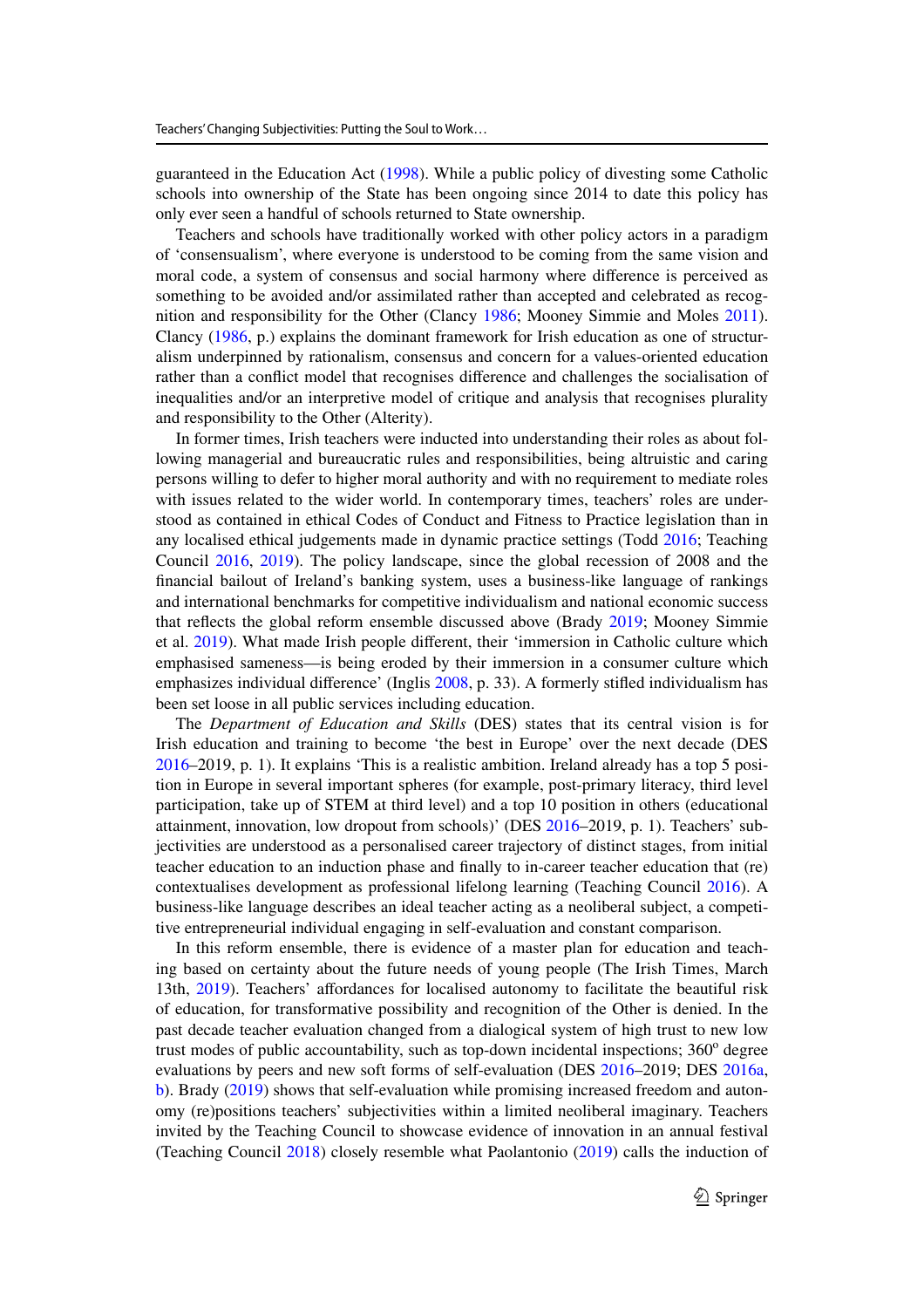teachers into a creative professional class for a neoliberal performative turn. Espoused ethics in the Code of Conduct are important in that they facilitate the smooth running of a school and coincide with the professed Christian ethics of most Irish schools (Teaching Council 2016). However, the context in which they are described does not promote personal responsibility as the code is more consistent with provided morals, what Todd (2008) describes as 'Philosophical ideas……….presented as helpful navigational aids to teachers who might otherwise be lost in a dark sea of moral indecision' (p. 191).

## **Reflexive Insights from Practicing Teachers**

Teachers, mentor teacher and school principals involved in a Master's in Education study reflect a concern to inform their practices and indicate their willingness to become involved in academia with its potential for intellectual challenge and productive interruption of mainstream discourses (Mooney Simmie and Moles 2011).

These primary and secondary school teachers and school principals/administrators allow us as tutors to acknowledge a shared desire for and a concern to provoke informed debate about the nature and purpose of education, 'good teaching' and 'Productive Mentoring', specifically within formal schooling (Mooney Simmie et al. 2019). These students report the complexity of their challenging practice settings and contexts. They share with us the rapid increase in social problems in their classrooms and schools, such as, suicides of students, issues of homelessness and mental health. This is happening within a traditional and mostly denominational system of schooling as discussed above, where the emphasis is on sameness and consensus and where such issues have become reframed as issues of the individual and no longer the responsibility of society and the public sphere. Those who are already advantaged benefit from social reproduction of their understandings and their access to resources and privileges.

We are convinced that the pursuit of identified standards and the uncritical celebration of achievement, presented in reform policies in Ireland is received by these postgraduate students both as a reassuring set of goals which can be actively pursued in a 'busy' uncritical and unreflective practice, and as a restrictive set of criteria which are designed without due consideration of individual contexts and unique capabilities. Methods of 'marking' students for progression, such as, designation of students as 'special educational needs' have become more pronounced, as have ICT-enhanced platforms to exert regulatory and restorative justice.

We have observed that teacher autonomy for this postgraduate cohort is severely restricted by imposed standards and adherence to new modes of performative self-evaluation (Brady 2019). Reductionist modes of public accountability share a considerable degree of overlap with new approaches of soft-sculpting and monitoring teachers across more than thirty OECD countries. Concerns of these teachers with meeting prescribed standards and achieving success in a publically acknowledged format is deeply rooted. The drive for compliance with regulations has increased since the Teaching Council became a statutory body in 2006 advocating for teacher professionalism while, at the same time, positioning schools as autonomous using a business-like rhetoric of a reform policy ensemble (re)framed by measureable outcomes and legal sanctions (Teaching Council 2016, 2019).

Carr's (2018) study explored the understandings of teachers to DES inspection in one secondary school  $(n=20)$ . Her case study shows how teachers fully accepted and without critique the policy rhetoric of autonomy, freedom and choice. However, her thesis shows that in the lived reality of teachers' work practices this was somewhat of a pseudo-choice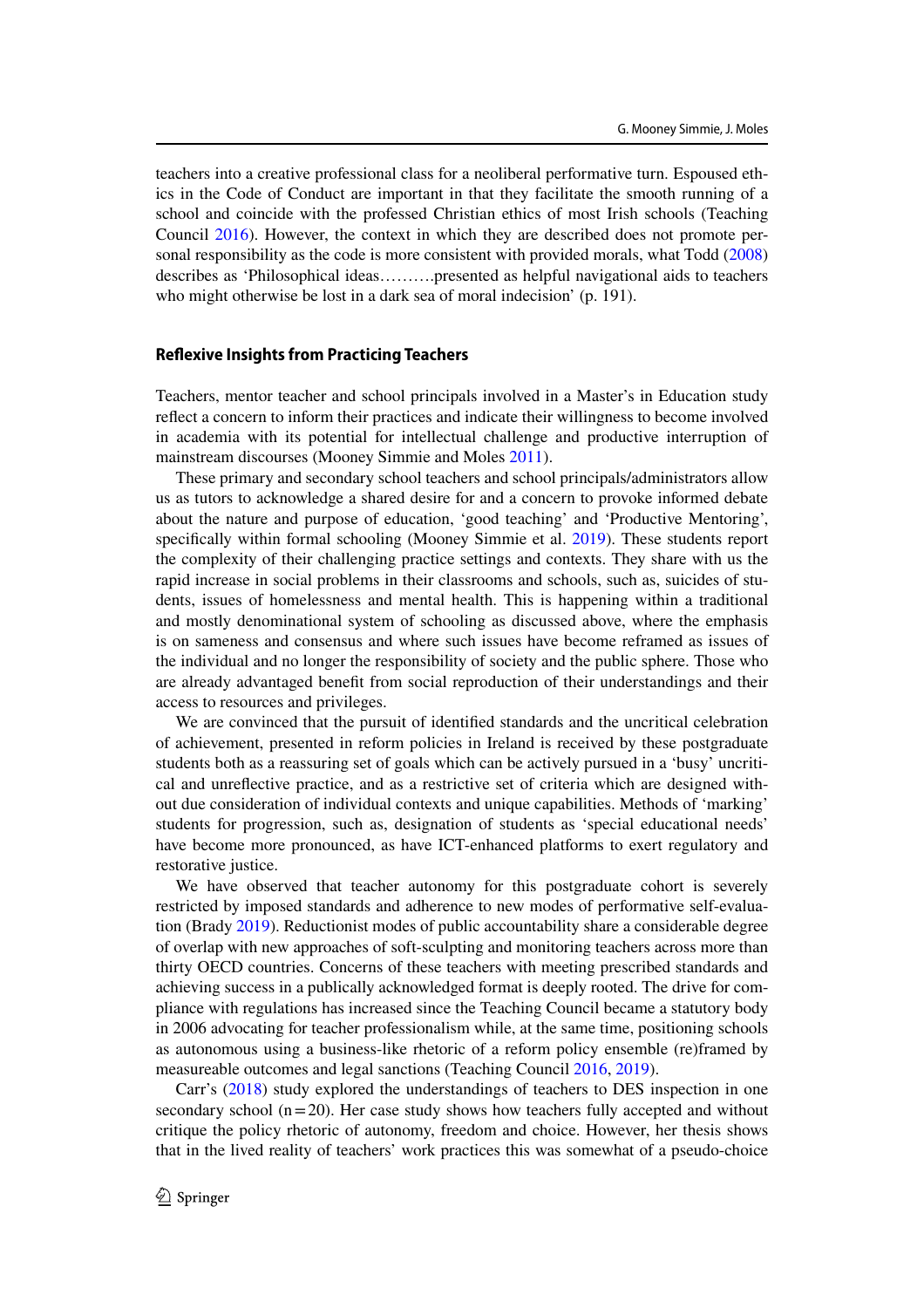as teachers quickly became technicians, fulfilling technocratic requirements and prescribed routines laid down in new top-down inspections (p. 82). Kelly (2012) examined a new mode of incidental inspection, designed to provide an accurate snap-shot in time of teachers' practices to the DES. She found that it shifted pedagogy toward a technicist turn, a tick-the-box performance underpinned by a traditional conformist culture unconcerned with facilitating risk and localised teacher autonomy for transformative possibility. Kelly  $(2012)$  found practising teachers in her study  $(n=18)$  generally 'willing to alter their pedagogy in the name of performativity' (p. 67) without any effort at interruption or critical questioning. Only two teachers expressed concern of a possible 'detrimental' effect on teacher autonomy and creativity and 'devastating effects on the holistic education of young people' (p. 67).

Commensurate with what has been an unprecedented rate of reform policies there has been the downgrading of teachers' professional status through emergency legislation that has resulted in immediate loss of income, the government's withholding of supplementary payments for teachers partaking in industrial relations disputes in relation to curriculum reform, and a reduced pay scale for teachers entering the workforce from 2011. Some teachers on the M.Ed. programme experience precarious living conditions—in some cases these teachers are unable to sustain themselves on their incomes and were supplementing incomes with extra-curricular employment. The description of teachers as working within small budgets and becoming functionaries of the system is a sobering reflection in Ireland and in western society. Apparently contribution to the economic growth of their nation states does not imply teachers' own financial security.

# **Conclusions**

In this article we reconsider teachers changing subjectivities as a consequence of a global reform ensemble exerting dominance in more than thirty OECD and European countries, including Ireland, in the direction of a technology of performativity (Ball 2003; Biesta 2017; Todd 2016). We show how this global reform impulse negatively impacts teachers' subjectivities in Ireland, and how a technocratic direction adopted has hastened in response to economic recession and financial aid (Mooney Simmie et al. 2019).

We found that ideas from Levinas's philosophy as explicated in philosophy and education by Biesta and Todd became a valuable point of departure for us to interrupt the limited performativity associated with the primacy of the market and instead allows us offer alternative descriptions of teachers' subjectivities and work practices. We have shown that teacher's autonomy, which we understand as the capacity of teachers to facilitate risk and make ethically informed local judgements, is severely restricted by imposed standards to which there is tightly policed adherence. The tension between responsibility for the Other and freedom as an autonomous decision-maker opens us to 'the possibility of what Levinas calls "heteronomous freedom"—a view of freedom and rights made possible only by investing one's own freedom in the freedom and rights of the other.' (Chinnery and Bai 2008, p. 234).

The potential of ethics, as the first philosophy is currently restricted in Irish education, 'Being Good' involves accepting and demonstrating the mores and moral position which was in former times propounded by the churches and which nowadays are made explicit in the Teaching Council's Codes of Conduct and Fitness to Practice legislation (Teaching Council 2016, 2019). Irish teachers' subjectivities have changed in the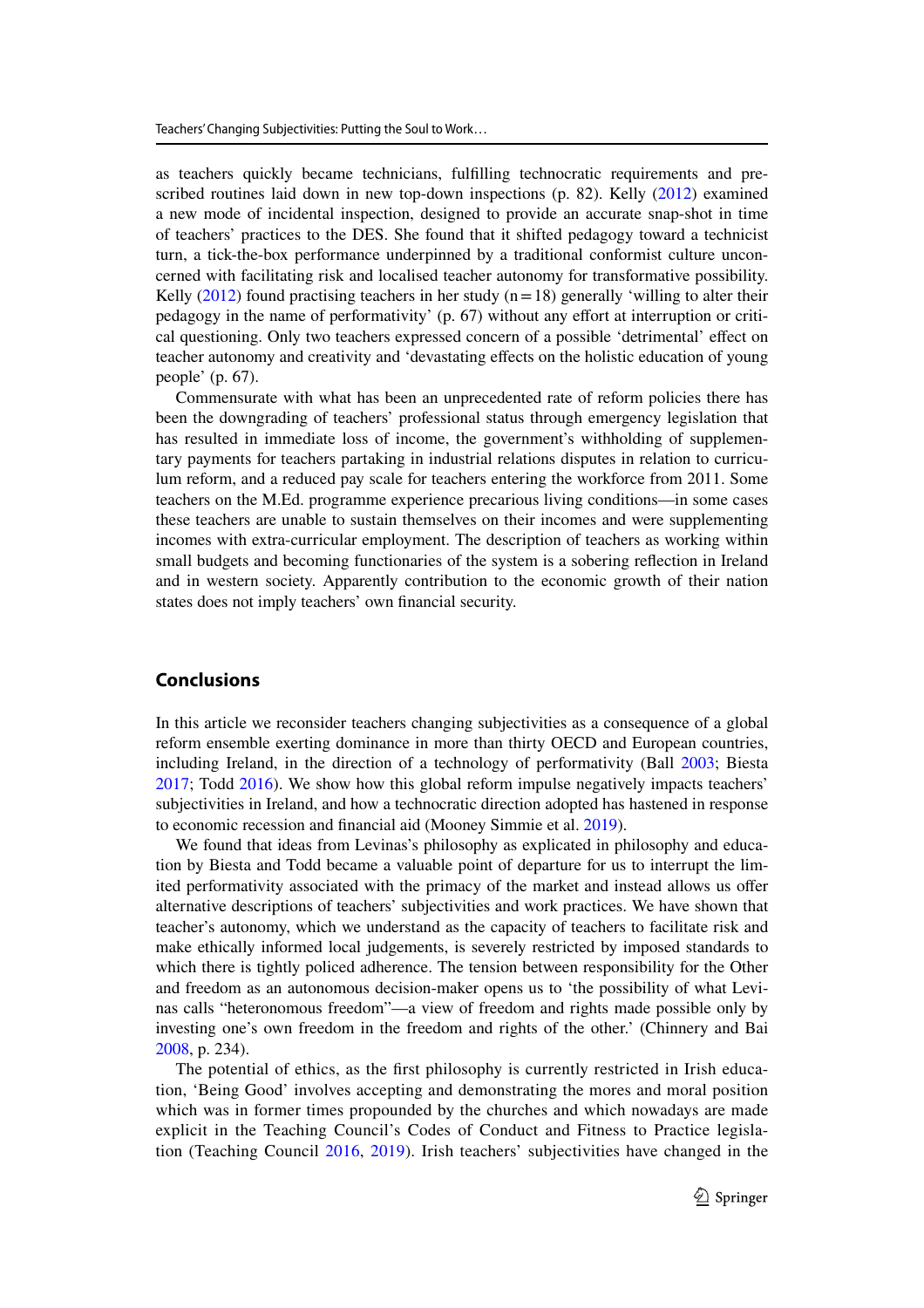direction of a limited performative turn using an identifiable amalgam of Codes of Conduct, Fitness to Practice, Self-Evaluation and the new body and soul work of teachers' showcasing innovations for public modes of constant comparison (Brady 2019; Teaching Council 2016, 2018, 2019).

What is nowadays at stake in teaching is moulding young people in the direction of a technology of performativity for a promise of personal and national economic success.

However, if teachers accept ethical guidelines and become autonomous decision makers whose souls are involved in teaching, they will not necessarily mould their students in this corporate identity. That is the policy-makers' perceived risk. If teachers are afforded trust to behave as autonomous professionals they may involve their students in critical thinking which may not progress the neo-liberal agenda so important to contemporary governments.

Losing 'control' and allowing young people to explore and grapple with an unknown future is a risk-embracing process. The loss of soul when teachers are equated to automatons, as for example in Biesta's (2017) comparison of intelligent adaptive systems to robotic vacuum cleaners, contains the process within a 'safe' space. Currently neoliberal ideologies are narrowing the boundaries of 'safety'. By creating precariousness for workers and insisting that teachers' practices are constrained and controlled, government agencies ensure that resistance is futile—or at least is not rewarded. Responding to one's own perceptions of what is of value can be a serious breach of what is required.

In this article we are considering the liminal spaces created between policies and risktaking teachers. The potential for teachers to develop autonomy is stronger when state control does not extend to pedagogy. If, as is happening in Ireland, teachers are required to teach in a prescribed way, the space for autonomy and by implication, facilitating risk taking is considerably reduced. A market-led outcomes-based pedagogy favoured in a Eurovision and OECD driven curriculum does not facilitate teachers who see ethics and values as a living practice (Todd 2008, 2016). In Ireland there is an irony because of the explicit values of all churches where a Kantian categorical imperative is shared as a base-line. This does not sit easily within a neoliberal commitment to competitive individualism. Teachers, even teachers whose concerns about ethics and values are relatively superficial, find themselves within a structured system in which their values are inimical to the implicit goals.

In contemporary times, it appears that every aspect of life is assessable with provided criteria. The capacity for 'being aware' is being 'taught' in schools and colleges as 'mindfulness' and people of all ages are being 'taught' how to breathe in a yogic way. The simple joys of moving and making are transformed into comparable statistical criteria. Social media and popular television programmes encourage the idea that the Arts are yet another way in which competitive individualism can be facilitated. In this article, we assert that spaces to engage with the immeasurable, immaterial, mystical (soul) world of an Invisible Pedagogy involving existential possibility and an awareness of the aesthetic based on a positive awareness of oneself and one's potential for joy in living productively, will strengthen and balance all aspects of education and teaching.

The role of a successful teacher in Irish schools is currently defined primarily as a transmitter, sharing (re)contextualised knowledge and knower dispositions with his or her students. Students can reproduce this content in exchange for cultural capital and examination success. The pedagogy of a teacher who is reflexively working within our proposition for an Invisible Pedagogy is quite different. Students and their teachers move together into unknown areas of co-inquiry where questions are posed and critically analysed often without answers. It is not being suggested that an invisible curriculum is only present when it is acknowledged and recognised by policymakers. Educators must be aware of their potential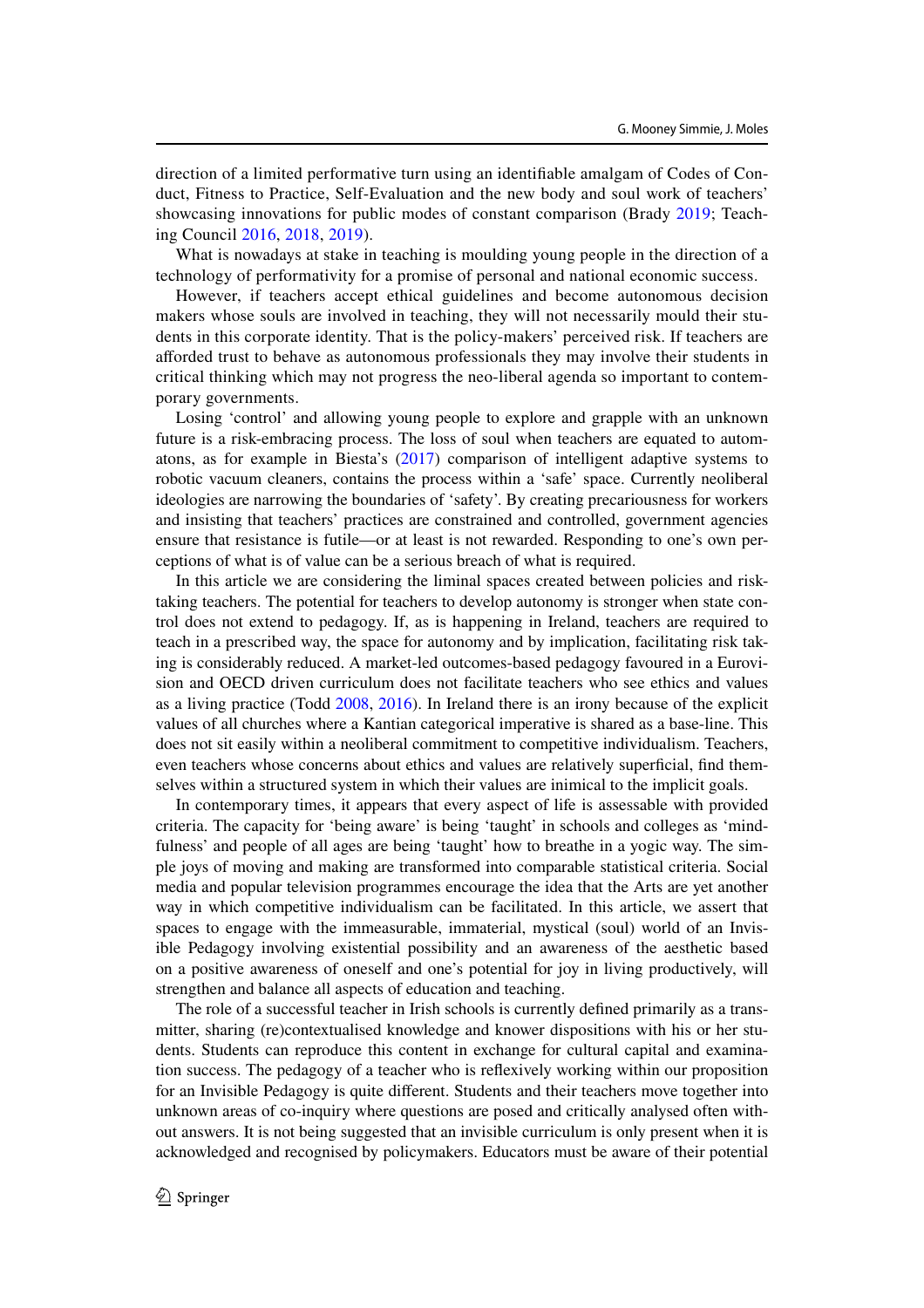to influence their students holistically and by primarily focusing on measurable outcomes they are merely training students as conforming and potentially robotic examinees.

Once called the island of Saints and Scholars, Ireland nowadays promotes itself as a place where global corporations find a 'well-qualified workforce'. The once valued invisible soul world acknowledged throughout Irish society and which found expression within lyrical language and a deeply felt connection with nature, has been replaced by a desire for qualification and financial gain. This reductionist pedagogy ensures that qualifications assure an ability to work in a controlled environment and move to the beat of another's drum.

We have indicated several paradoxes associated with the ways in which education is currently provided in Ireland. Teachers' traditionally valued role of holistic education has been transformed into service provision, viewed in functional terms and commodified. Education's ethical responsibility for public interest values and society have been replaced by economic concerns. Competitive individualism is the dominant motivational perspective with the gap between society and economy becoming more obvious and less easily broached.

In this article we show how teachers' changing subjectivities and contemporary work practices are primarily refracted in global and national reforms and localised practices toward a limited performativity and away from facilitating an Invisible Pedagogy inclusive of the beautiful risk of education, responsibility for the Other, grappling with uncertainty and future challenging encounters with the world beyond anything we can ever imagine possible.

# **References**

- Ball, S.J. 2003. The Teacher's Soul and the Terrors of Performativity. *Journal of Education Policy* 18 (2): 215–228. https://doi.org/10.1080/0268093022000043065.
- Biesta, G.J.J. 2006. *Beyond Learning: Democratic Education for a Human Future*. Abingdon: Routledge.
- Biesta, G.J.J. 2008. Chapter 13 Pedagogy with Empty Hands: Levinas, Education, and the Question of Being Human. In *Levinas and Education at the Intersection of Faith and Reason*, ed. Denise Egéa-Kuehne, 198–210. New York: Routledge.
- Biesta, G.J.J. 2012a. Giving Teaching Back to Education: Responding to the Disappearance of the Teacher. *Phenomenology & Practice* 6 (2): 35–49.
- Biesta, G.J.J. 2012b. Philosophy of Education for the Public Good: Five Challenges and an Agenda. *Educational Philosophy and Theory* 44 (6): 581–593.
- Biesta, G.J.J. 2013. *The Beautiful Risk of Education*. Boulder: Paradigm.
- Biesta, G.J.J. 2015. Freeing Teaching from Learning: Opening up Existential Possibilities in Educational Relationships. *Studies in Philosophy and Education*. https://doi.org/10.1007/sl1217-014-9454-z.
- Biesta, G.J.J. 2017. Touching the Soul? Exploring an Alternative Outlook for Philosophical Work with Children and Young People. *Childhood & Philosophy* 13 (28): 415–452.
- Biesta, G.J.J., and S. Miedema. 2002. Instruction or Pedagogy? The Need for a Transformative Conception of Education. *Teaching and Teacher Education* 18: 173–181.
- Brady, A.M. 2019. Anxiety of Performativity and Anxiety of Performance: Self-Evaluation as Bad Faith. *Oxford Review of Education*. https://doi.org/10.1080/03054985.2018.1556626.
- Carr, J. 2018. *Exploring the Perceptions of and Contextual Understandings of Teachers of Recent Modes of DES Inspection in one Irish Secondary School*. M.ED. thesis. Limerick: University of Limerick.
- Chinnery, A., and H. Bai. 2008. Justice in the Name of the Other: Levinas and Rights and Responsibility. In *Levinas and Education*, ed. D. Egaé-Kuehne. Abingdon: Routledge.
- Clancy, P. 1986. Chapter 6 Socialisation, Selection and Reproduction in Education. In *IRELAND A sociological profile*, ed. Patrick Clancy, Sheelagh Drudy, Kathleen Lynch, and Liam O'Dowd, 116–136. Dublin: Institute of Public Administration.
- DES 2016-2019. *Action Plan for Education 2016*–*2019. Department of Education and Skills. Strategy Statement.* Dublin: Department of Education and Skills.